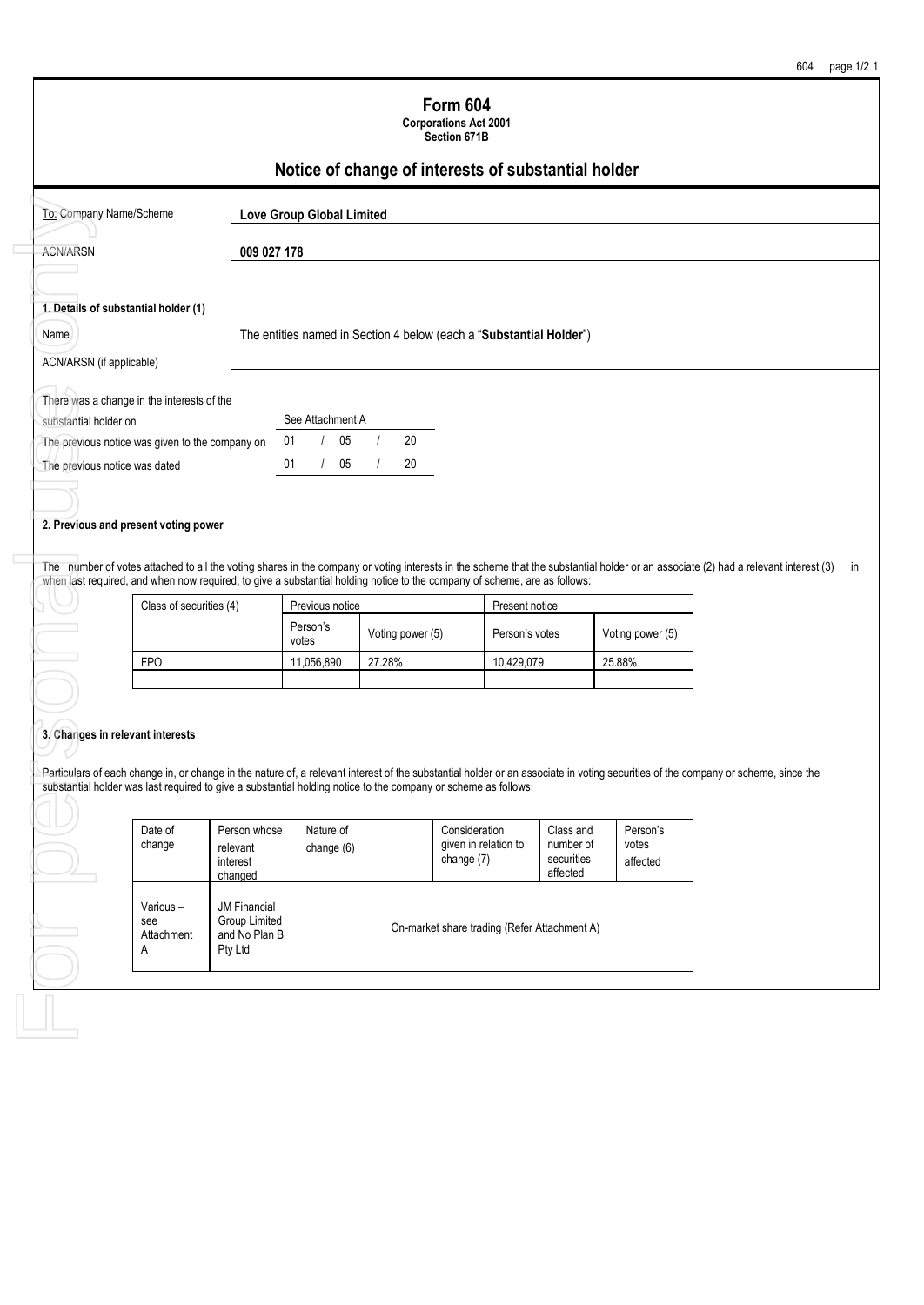### **4. Present relevant interest**

Particulars of each relevant interest of the substantial holder in voting securities after the change are as follows:

|                           |       | Holder of<br>relevant<br>interest       | Registered<br>holder of<br>securities                              |         | Person entitled to be<br>registered as holder (8)                            | Nature of<br>relevant<br>interest (6)                                                                                                                                                                                                                                                                                                                                                                                                                                    | Class and<br>number of<br>securities | Person's<br>votes        |      |
|---------------------------|-------|-----------------------------------------|--------------------------------------------------------------------|---------|------------------------------------------------------------------------------|--------------------------------------------------------------------------------------------------------------------------------------------------------------------------------------------------------------------------------------------------------------------------------------------------------------------------------------------------------------------------------------------------------------------------------------------------------------------------|--------------------------------------|--------------------------|------|
|                           |       | <b>JM Financial</b><br>Group<br>Limited | Sandhurst<br><b>Trustees Ltd</b><br><jmfg consol.<br="">a/c</jmfg> | Limited | <b>JM Financial Group</b>                                                    | Power to exercise a<br>vote attached to the<br>securities and<br>dispose of the<br>securities which are<br>held in client<br>discretionary<br>investment<br>accounts managed<br>by JM Financial<br>Group (see section<br>$608(1)(b)$ and<br>608(1)(c)                                                                                                                                                                                                                    | 10,429,079<br><b>FPO</b>             | 10,429,079<br><b>FPO</b> |      |
|                           |       | No Plan B<br>Pty Ltd                    | Sandhurst<br><b>Trustees Ltd</b><br><jmfg consol.<br="">a/c</jmfg> | Limited | <b>JM Financial Group</b>                                                    | Relevant interest<br>under section<br>608(3)(a)                                                                                                                                                                                                                                                                                                                                                                                                                          | 10,429,079<br><b>FPO</b>             | 10,429,079<br><b>FPO</b> |      |
| 5. Changes in association |       |                                         | voting interests in the company or scheme are as follows:          |         |                                                                              | The persons who have become associates (2) of, ceased to be associates of, or have changed the nature of their association (9) with, the substantial hol                                                                                                                                                                                                                                                                                                                 |                                      |                          |      |
|                           |       |                                         | Name and ACN/ARSN (if applicable)                                  |         | Nature of association                                                        |                                                                                                                                                                                                                                                                                                                                                                                                                                                                          |                                      |                          |      |
|                           |       | N/A                                     |                                                                    |         |                                                                              |                                                                                                                                                                                                                                                                                                                                                                                                                                                                          |                                      |                          |      |
|                           |       |                                         |                                                                    |         |                                                                              |                                                                                                                                                                                                                                                                                                                                                                                                                                                                          |                                      |                          |      |
|                           |       |                                         |                                                                    |         |                                                                              |                                                                                                                                                                                                                                                                                                                                                                                                                                                                          |                                      |                          |      |
|                           |       |                                         |                                                                    |         |                                                                              |                                                                                                                                                                                                                                                                                                                                                                                                                                                                          |                                      |                          |      |
| 6. Addresses              |       |                                         |                                                                    |         |                                                                              |                                                                                                                                                                                                                                                                                                                                                                                                                                                                          |                                      |                          |      |
|                           |       |                                         | The addresses of persons named in this form are as follows:        |         |                                                                              |                                                                                                                                                                                                                                                                                                                                                                                                                                                                          |                                      |                          |      |
|                           |       | Name                                    |                                                                    |         | Address                                                                      |                                                                                                                                                                                                                                                                                                                                                                                                                                                                          |                                      |                          |      |
|                           |       | Each Substantial Holder                 |                                                                    |         | Level 8, 140 Bourke Street, Melbourne                                        |                                                                                                                                                                                                                                                                                                                                                                                                                                                                          |                                      |                          |      |
|                           |       | Sandhurst Trustees Limited              |                                                                    |         |                                                                              | Level 5, 120 Harbour Esplanade, Docklands VIC 3008                                                                                                                                                                                                                                                                                                                                                                                                                       |                                      |                          |      |
|                           |       |                                         |                                                                    |         |                                                                              |                                                                                                                                                                                                                                                                                                                                                                                                                                                                          |                                      |                          |      |
|                           |       |                                         |                                                                    |         |                                                                              |                                                                                                                                                                                                                                                                                                                                                                                                                                                                          |                                      |                          |      |
| Signature                 |       |                                         |                                                                    |         |                                                                              |                                                                                                                                                                                                                                                                                                                                                                                                                                                                          |                                      |                          |      |
|                           |       |                                         |                                                                    |         |                                                                              |                                                                                                                                                                                                                                                                                                                                                                                                                                                                          |                                      |                          |      |
|                           |       |                                         |                                                                    |         |                                                                              |                                                                                                                                                                                                                                                                                                                                                                                                                                                                          |                                      |                          |      |
|                           |       | print name                              | Lee Mitchell                                                       |         |                                                                              |                                                                                                                                                                                                                                                                                                                                                                                                                                                                          |                                      | capacity                 | Comp |
|                           |       |                                         |                                                                    |         |                                                                              |                                                                                                                                                                                                                                                                                                                                                                                                                                                                          |                                      |                          |      |
|                           |       |                                         |                                                                    |         |                                                                              |                                                                                                                                                                                                                                                                                                                                                                                                                                                                          |                                      |                          |      |
|                           |       | sign here                               |                                                                    |         |                                                                              |                                                                                                                                                                                                                                                                                                                                                                                                                                                                          |                                      | date                     | 03   |
|                           |       |                                         |                                                                    |         |                                                                              |                                                                                                                                                                                                                                                                                                                                                                                                                                                                          |                                      |                          |      |
| (1)                       | form. |                                         |                                                                    |         |                                                                              | <b>DIRECTIONS</b><br>If there are a number of substantial holders with similar or related relevant issues (eg. A corporation and its related corporations, or the mana<br>equity trust), the names could be included in an annexure to the form. If the relevant interests of a group of persons are essentially similar, th<br>throughout the form as a specifically named group if the membership of each group, with the names and addresses of members is clearly se |                                      |                          |      |
| (2)                       |       |                                         |                                                                    |         | See the definition of "associate" in Section 9 of the Corporations Act 2001. |                                                                                                                                                                                                                                                                                                                                                                                                                                                                          |                                      |                          |      |
| (3)                       |       |                                         |                                                                    |         |                                                                              | See the definition of "relevant interest" in sections 608 and 671B(7) of the Corporations Act 2001.                                                                                                                                                                                                                                                                                                                                                                      |                                      |                          |      |

### **5. Changes in association**

The persons who have become associates (2) of, ceased to be associates of, or have changed the nature of their association (9) with, the substantial holder in relation to voting interests in the company or scheme are as follows:

| Name and ACN/ARSN (if applicable) | Nature of association |
|-----------------------------------|-----------------------|
| N/A                               |                       |
|                                   |                       |

### **6. Addresses**

| Name                              | Address                                            |
|-----------------------------------|----------------------------------------------------|
| Each Substantial Holder           | Level 8, 140 Bourke Street, Melbourne              |
| <b>Sandhurst Trustees Limited</b> | Level 5, 120 Harbour Esplanade, Docklands VIC 3008 |

## **Signature**

| print name | Lee Mitchell | capacity |    | Company Secretary |    |       |
|------------|--------------|----------|----|-------------------|----|-------|
| sign here  |              | date     | 03 |                   | 12 | /2021 |
|            |              |          |    |                   |    |       |

### **DIRECTIONS**

(1) If there are a number of substantial holders with similar or related relevant issues (eg. A corporation and its related corporations, or the manager and trustee of an equity trust), the names could be included in an annexure to the form. If the relevant interests of a group of persons are essentially similar, they may be referred to throughout the form as a specifically named group if the membership of each group, with the names and addresses of members is clearly set out in paragraph 6 of the form.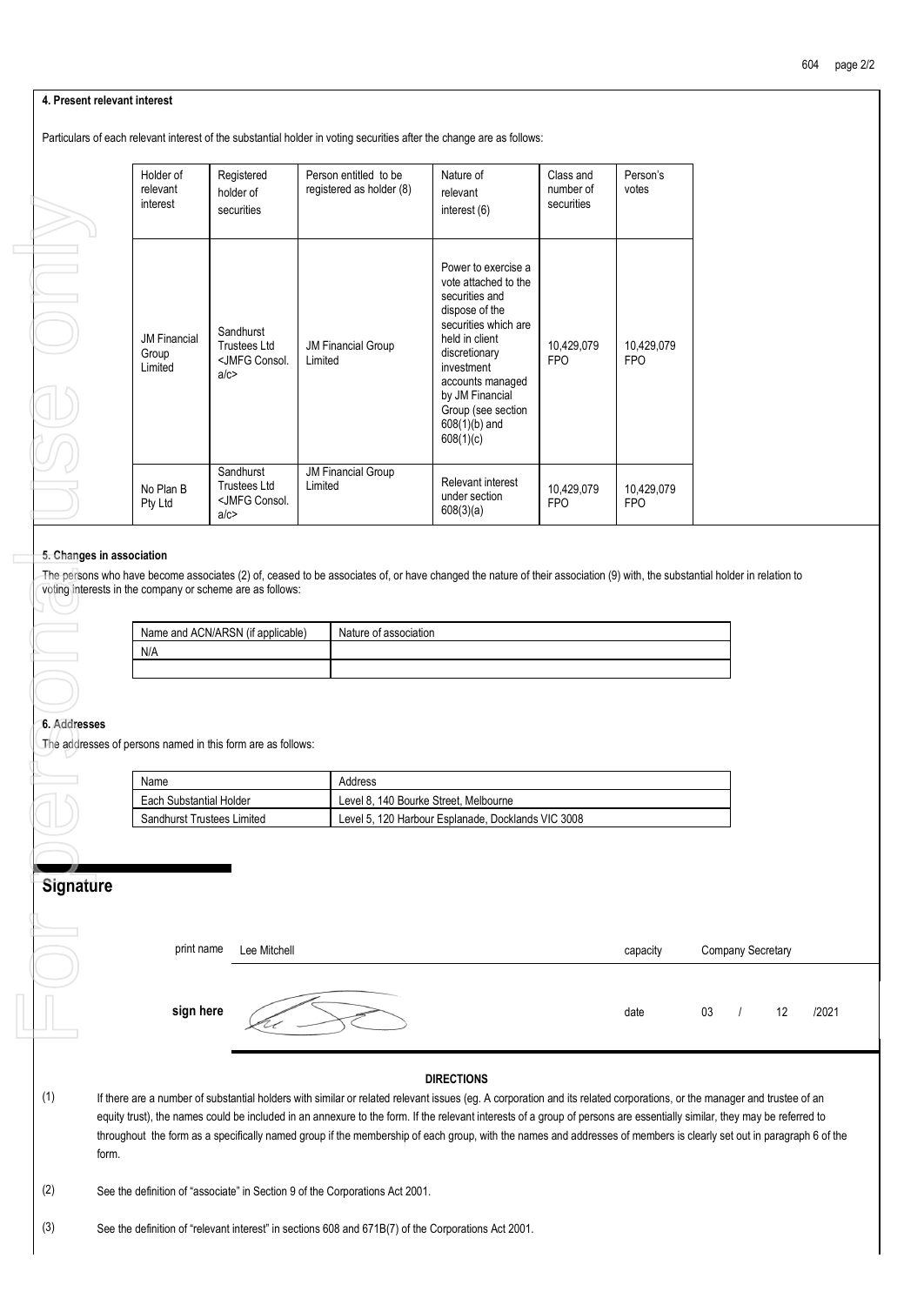- (4) The voting shares of a company constitute one class unless divided into separate classes.
- (5) The person's votes divided by the votes in the body corporate or scheme multiplied by 100.
- (6) Include details of:
	- (a) any relevant agreement or other circumstances by which the relevant interest was acquired. If subsection 671B(4) applies, a copy of any document setting out the terms of any relevant agreement, and a statement by the person giving full and accurate details of any contract, scheme or arrangement, must accompany this form, together with a written statement certifying this contract, scheme or arrangement; and
	- (b) any qualification of the power of a person to exercise, control the exercise of, the voting powers or disposal of the securities to which the relevant interest relates (indicating clearly the particular securities to which the qualification applies). See the definition of "relevant agreement" in section 9 of the Corporations Act 2001.

(7) Details of the consideration must include any and all benefits, money and other, that any person from whom a relevant interest was acquired has, or may, become entitled to receive in relation to that acquisition. Details must be included even if the benefit is conditional on the happening or not of a contingency. Details must be included of any benefit paid on behalf of the substantial holder or its associate in relation to the acquisitions, even if they are not paid directly to the person from whom the relevant interest was acquired.

 $\langle 8 \rangle$  If the substantial holder in unable to determine the identity of the person (eq. If the relevant interest arises because of an option) write "unknown".